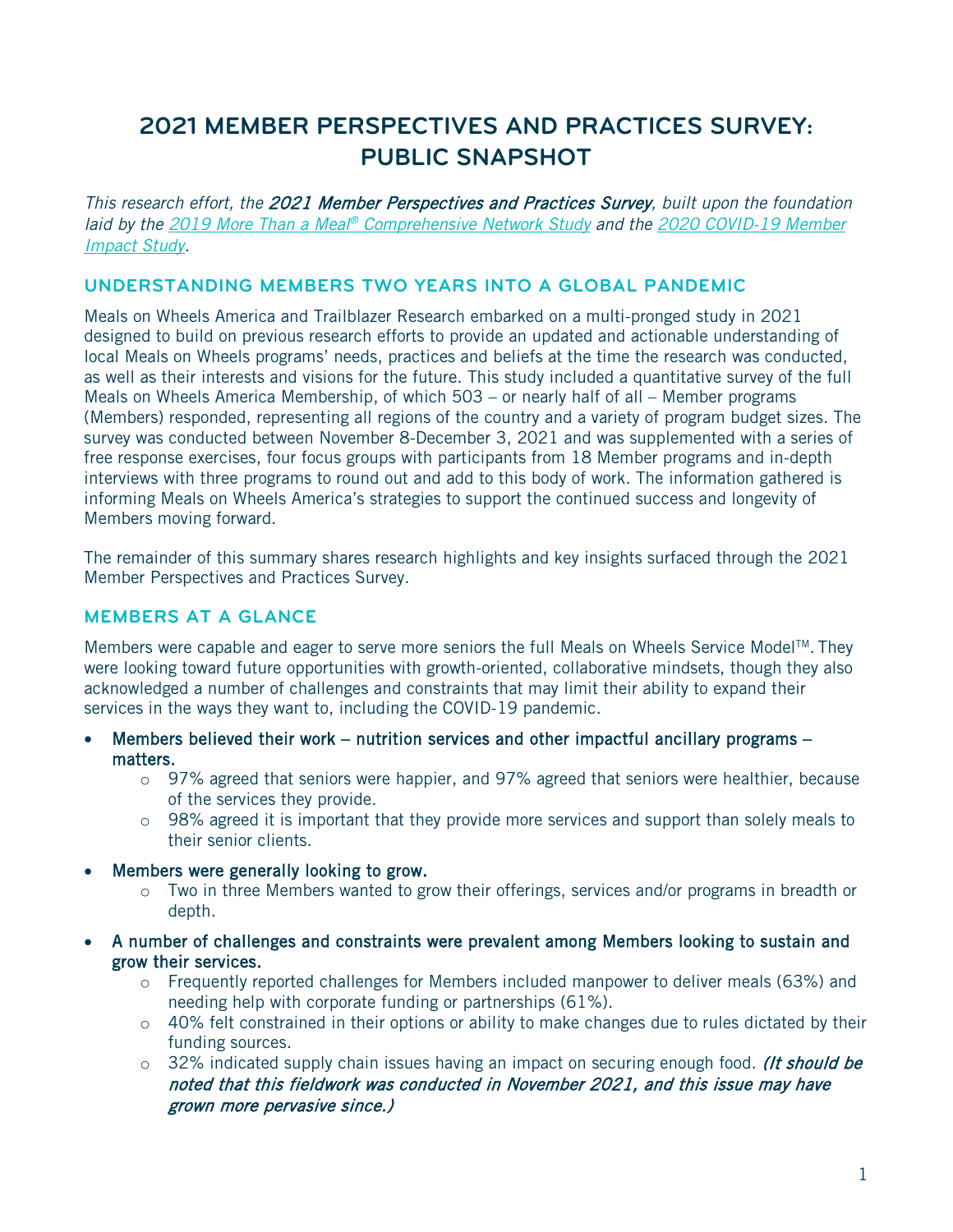- Members had continued to serve those in need of services throughout the pandemic.
	- $\circ$  82% were still providing more home-delivered meals than they were before the pandemic; and 42% were still serving 50% more home-delivered meals than they were pre-COVID.
	- $\circ$  75% said they had innovated in ways that would change their business practices forever, figuring out things like how to continue services without interruption, how to provide meals more efficiently and other innovations.
	- o 65% said they were better connected to partners in their community.
	- $\circ$  COVID-19 provided a temporary financial boost for some Members, with 38% in a better financial position than they were pre-pandemic. On the flip side, one in five (18%) were in worse financial shape – in fact, 15% depleted their cash reserves during the pandemic/don't have 3-6 months of cash in reserves.
	- $\circ$  Looking ahead, Members said they would be focused on ways to keep their clients engaged, recruiting new volunteers, rebuilding staffing capacity and more.

# **THE UNMET NEED**

Members shared that they can serve many, and they can serve more. However, reaching all seniors who need meals will be constrained by funding and capacity limitations.

- Members believed there were more seniors in their communities who would benefit from nutrition services who they were not currently serving.
	- $\circ$  97% believed there were seniors in their community who needed meals who they were not currently serving.
- Even at elevated service levels, many Members were confident they could still do more and were building the capacity to do so.
	- $\circ$  Most Members (69%) felt confident that they would be able to serve 10% more seniors in the next two to three months following the survey, assuming there was funding available to support them – even as eight out of 10 were already operating at higher volumes than prior to the pandemic.
	- $\circ$  73% were focused on growing capacity to serve unmet needs in their community.
	- o 80% were trying to reach more vulnerable clients, especially those groups who are particularly marginalized and/or disenfranchised.
- Members struggled to access seniors who were not currently being served for a variety of reasons.
	- $\circ$  61% cited reaching new/potential clients as a major limitation(s) to serving meals to all seniors in their community who need them.
	- $\circ$  59% cited funding to pay for the meals as their most significant challenge to meeting the need for nutrition services.
	- $\circ$  Other limitations that Members saw as impeding their ability to serve seniors they are not currently serving included: capacity to deliver and produce meals, infrastructure (e.g., staffing, equipment, facilities), access to unserved seniors, restrictions associated with funding requirements and competition.

# **NUTRITION SERVICES**

96% of Members provided nutrition services directly to clients<sup>1</sup>, nearly all of which offer home-delivered meals. Members believed clients were mostly satisfied with the meals they received, but they were still working to grow the breadth of their offerings and align them to clients' nutrition needs and preferences.

<span id="page-1-0"></span><sup>&</sup>lt;sup>1</sup> Survey data about nutrition and supportive services are based on responses from the 96% of Members that provide direct services and exclude the four percent that do not provide direct services.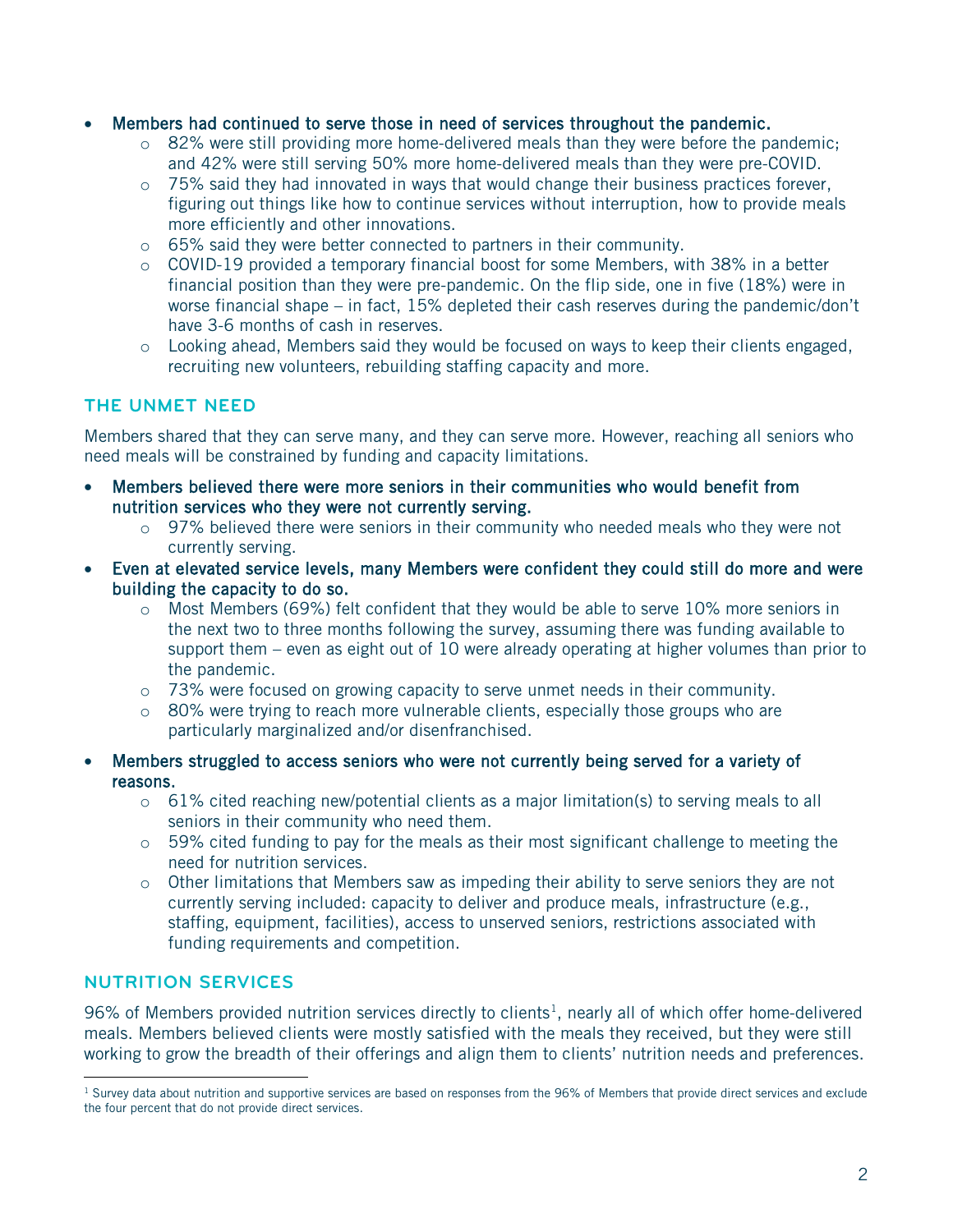49% of Members provided or planned meals that were customized to meet clients' medical needs, and 55% provided some type of meal options.

- Meal services were predominant, but they were often not the only program offered.
	- $\circ$  43% said that meals are only a part of what they do, representing just one of two or more programs offered and not the lead program.
	- $\circ$  79% provided four or more extra nutrition-related services, such as emergency meals, grocery delivery services and meal packs upon hospital discharge.
- Members were serving elevated home-delivered meal volumes compared to before COVID-19.
	- $\circ$  Though service growth peaked during the summer of 2020 and has steadily decreased since then, 82% of Members were still serving more home-delivered meals than pre-COVID at the time of the survey.
	- $\circ$  92% increased their home-delivered meal volumes by at least 10% at some phase of the pandemic.
	- o Most Members (89%) provided at least 75% of their clients with five meals per week. 66% of those Members serving less than five meals per week cited client preference as the exclusive reason.
- Congregate meal programs were back in business.
	- $\circ$  83% of congregate programs were now offering traditional congregate services; 56% of these programs were also offering grab-n-go as part of their traditional congregate services.
	- $\circ$  77% of those offering congregate services indicated that they were doing so five or more days per week.

## **SUPPORTIVE SERVICES**

Members were promoting social connection, safety and community connections – the Meals on Wheels Service Model<sup>TM</sup> – and no service was ever mutually exclusive. Members believed the seniors they serve were positively affected by their efforts.

- Members provided clients with social connection via regular meal deliveries and through ancillary programs.
	- $\circ$  98% socialized with clients through their services, via staff and volunteer engagements, with other seniors and/or with others in the community.
	- $\circ$  94% offered at least one social connection program of interest, such as telephone calling programs, pet assistance services, group activities, friendly visiting programs and household chore assistance.
	- o 95% believed seniors clients were less lonely because of their work.
	- o 89% trained their volunteers to chat with senior clients, while 82% trained volunteers to adjust interactions to match client needs.
	- $\circ$  At most programs (63%), drivers spent at least five minutes with each client as part of meal delivery.

#### Members delivered on safety.

- $\circ$  99% trained their drivers to monitor for safety hazards and needs in a variety of ways, including: keeping an eye out for safety issues around the clients' home environments; monitoring the client' well-being and general health; and noting conditions of their senior clients that may warrant attention.
- o 98% believed their senior clients were able to stay home more safely because of their work.
- $\circ$  55% provided safety-related services via offering supportive/updated devices and appliances (e.g., mobility devices, fans) and/or offering home repair and modification services.